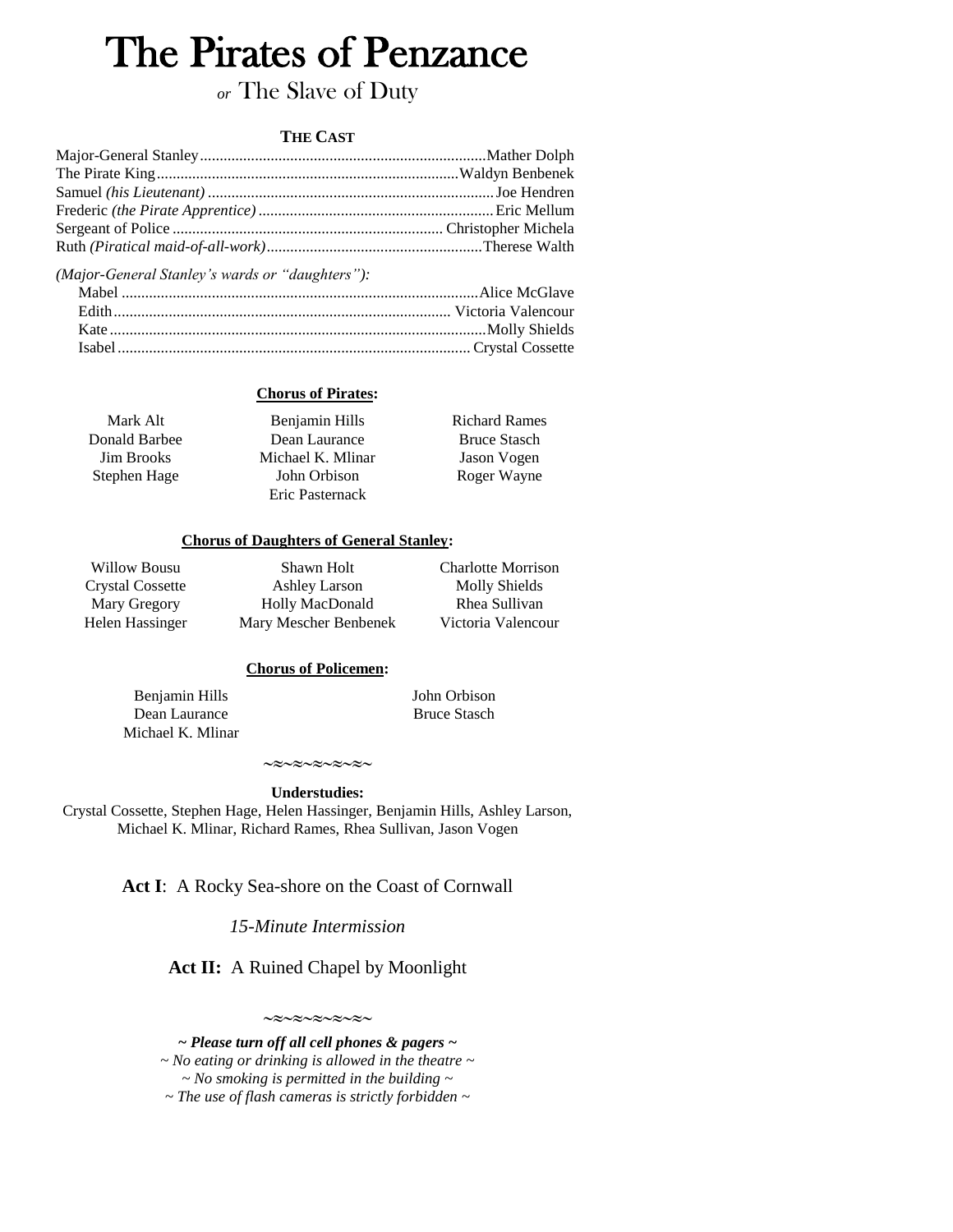## **DIRECTOR'S NOTE**

If you are one of the few members of our audience who has never seen *The Pirates of Penzance*, we are delighted to be initiating you. However, odds are that there are not many neophytes out there. And if our auditions are anything to go by, there are an awful lot of people who have actually been in a production of *Pirates*. Pretty impressive, in terms of both longevity and ubiquity, for a work of light entertainment from 1879!

The task for an intrepid company taking on this well-known and widelyproduced operetta is avoiding the 'been-there, done-that' trap. Not that we're keen to innovate just to be different. Frankly, that's been done, too: a recent Chicago production planted the plot in modern Key West (pirate margaritas, anyone?). So how about we just tell the story as clearly and honestly as we can – and try very hard to forget that we know what's going to happen next?

That is our duty – and we are the slaves of duty, after all. Our pirates ("all noblemen who have gone wrong"), the sisters Stanley ("all of whom are beauties"), and lovers ("true till they are wed, and even after") have a story to tell and we hope it is not too onerous a duty for you to sit back, enjoy, and indulge your inner pirate. Arrrrgh!

— Lesley Hendrickson

## **SYNOPSIS**

#### **Act I** *(A Rocky Sea-shore on the Coast of Cornwall)*:

A band of pirates is celebrating a combination of Birthday and Graduation Party to honor Frederic, as he turns twenty-one and completes his apprenticeship to the trade of piracy. He rather spoils the party by revealing that he had only been made a pirate-apprentice due to a mistake by his nurse-maid, Ruth, and now that he has fulfilled the terms of his contract (for he is the Slave of Duty), he intends to fight to eradicate his former comrades. After Frederic bids a fond farewell to the pirates, Ruth's romantic designs on him are demolished by the arrival of a bevy of beautiful girls, the wards of Major-General Stanley. The girls are fascinated by Frederic, but much too pragmatic to engage themselves to one with negative social standing. An exception appears: Mabel, apparently the one true romantic, pledges her love. The pirates re-appear to capture the girls, but are temporarily stopped by the arrival of the Major-General. He has heard of these tender-hearted "Pirates of Penzance" and knows the trick of escaping from them: claim to be an orphan. The ploy succeeds, and at the end of Act I, the pirates reluctantly relinquish their prey.

#### **Act II** *(A Ruined Chapel by Moonlight)*:

General Stanley is tormented by having lied to escape from the pirates. Meanwhile, Frederic plans to attack the pirates, with a company of police constables, that very night. When the police arrive, they are not cheered by the rather bloodthirsty encouragement of the ladies. After they leave, Frederic is accosted by the Pirate King and Ruth, who convince him that he is still bound to the pirates, due to a legal technicality: his indentures state that he must serve them until his twenty-first birthday, but, since he was born in leap-year, on February 29, he won't reach that birthday for another sixty-seven years. His sense of duty compels him to rejoin the pirate band, but Mabel pledges to wait for him (until 1980!). The puzzled policemen carry out the attack without him, but are soundly defeated. This victory is reversed when the Sergeant of Police finds another soft spot in the pirates' hearts, leading to explanations which permit the happy ending for all.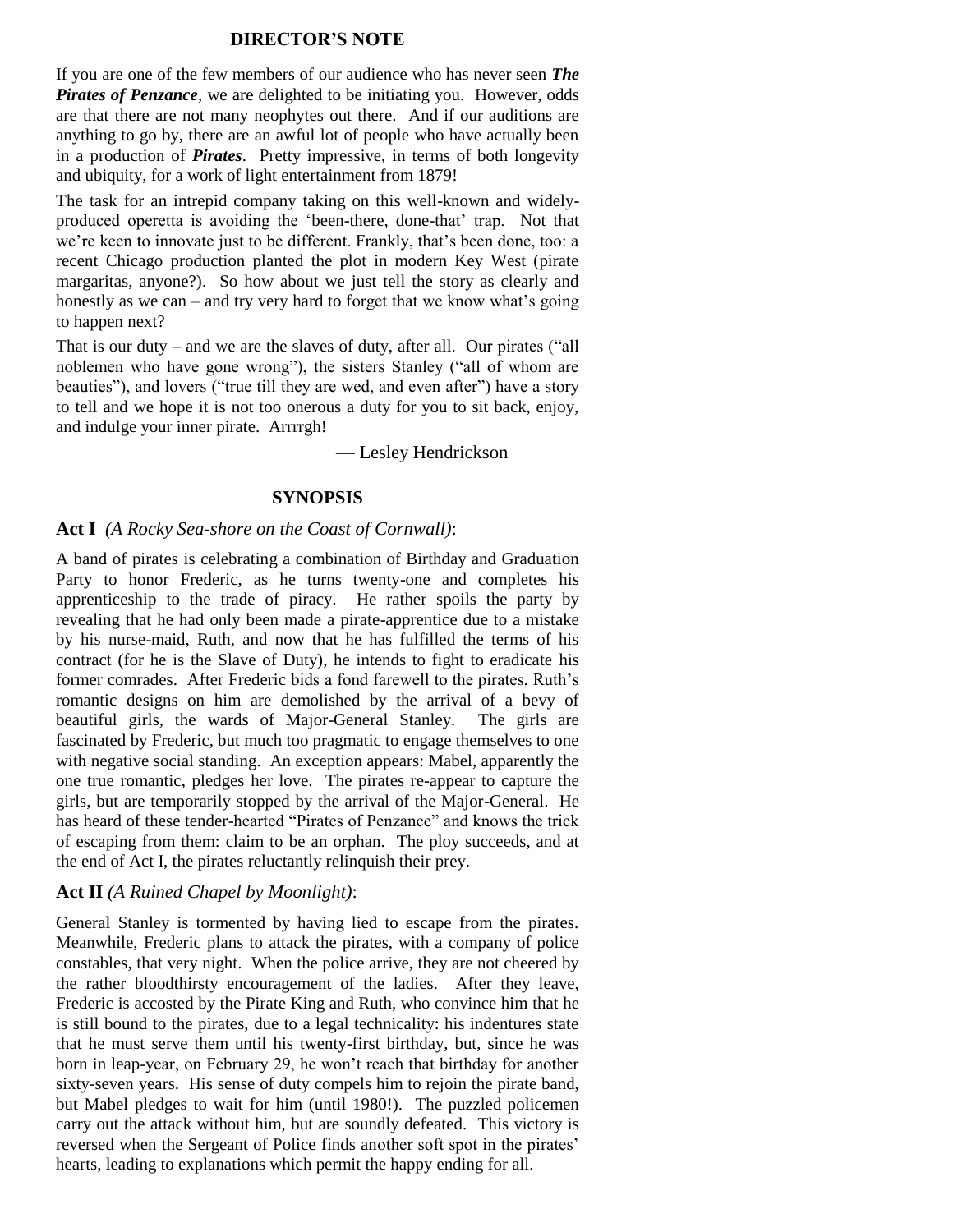## **PRODUCTION STAFF**

| Set & Prop Construction  Andy Dizon, Mark Ellenberger, L. Peter Erickson |                                                                           |
|--------------------------------------------------------------------------|---------------------------------------------------------------------------|
|                                                                          | Ross Gallup, Giles Guggemos, Malka Key, Jack Kravik                       |
|                                                                          | Ann Marie McIntire, Larry Rostad, Genevieve Woodward                      |
|                                                                          | Dean Laurance, and other cast members                                     |
|                                                                          |                                                                           |
| Costume ConstructionJennie Berlovitz, Lesley Hendrickson, Malka Key      |                                                                           |
|                                                                          | Trina Morrison, Jo Pasternack, and cast members                           |
|                                                                          |                                                                           |
|                                                                          |                                                                           |
|                                                                          |                                                                           |
|                                                                          |                                                                           |
|                                                                          |                                                                           |
|                                                                          |                                                                           |
|                                                                          |                                                                           |
|                                                                          |                                                                           |
| Ticket helpersL. Peter Erickson, Malka Key, Jack Kravik, Fred Morrison   |                                                                           |
|                                                                          | Trina Morrison, Eric Pasternack, Richard Rames, Jason Vogen, Holly Windle |
|                                                                          |                                                                           |

### *The Board:*

### **ORCHESTRA** (Includes Substitutes)

| Victoria Athmann, Amy Atzel, Will Bartruff, Maria Claudia Benaros, Nancy Birth |
|--------------------------------------------------------------------------------|
| Jonathan Flory, Christina Hall, Nikkia Hall, Kate Kelly, Jill Lestina-Warnest  |
| Lorine Menzhuber, Miyuki Onishi, Daniel Werl, Theodora Wynhoff, Eva Zorn       |
|                                                                                |
| Karen Krueger, Teresa Mager, Aija Ronis                                        |
|                                                                                |
| Janis Nash, Amy Samelian, Jesse Berndt                                         |
|                                                                                |
|                                                                                |
|                                                                                |
|                                                                                |
|                                                                                |
|                                                                                |
| Teresa Herbert, Lisa Lang, Jeffrey Ohlmann                                     |
|                                                                                |
|                                                                                |
| Greg Onstad, Erika Richter, Scott Soltis, Teresa Herbert                       |
|                                                                                |
|                                                                                |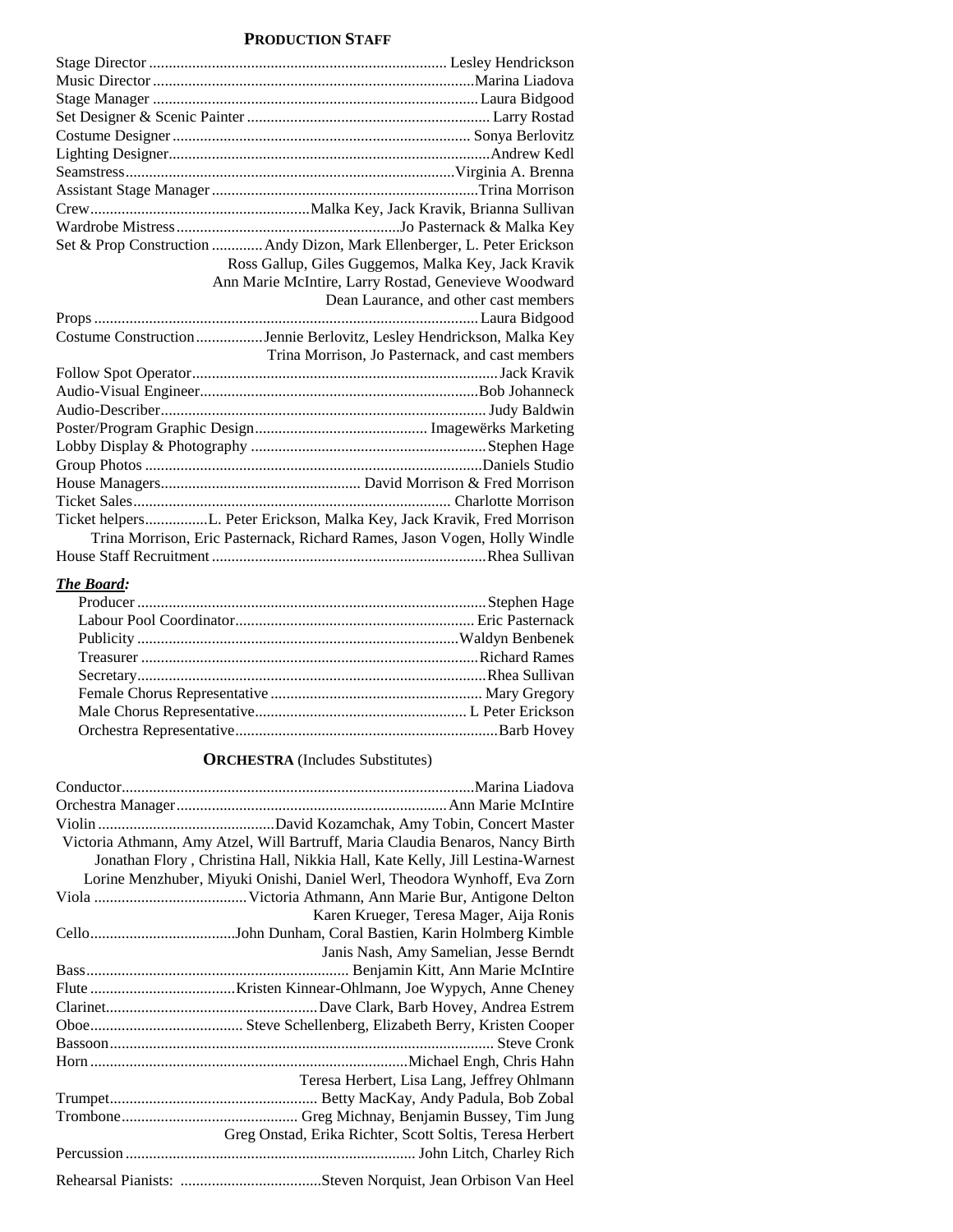## **GLOSSARY** *(in order of occurrence)*

#### **ACT I**

**let the pirate bumper pass** – a bumper is a cup or glass filled to the brim, as for a toast

**scuttling a Cunarder** – sinking a passenger ship of the Cunard line

- **cutting out a White Star** separating a passenger ship of the White Star line from the surrounding ships in order to capture it (the Titanic was a ship of the White Star line)
- **on breakers always steering** always making mistakes and getting into trouble; as when steering a ship toward waves breaking on rocks
- **can it be Custom House** customs enforcement patrol, like our Coast Guard

**the glass is rising very high** – weather-glass: a barometer (rising indicates fair weather)

- your pirate caravanserai as "caravanserai" is a sort of inn for caravans and their occupants, the only excuse for applying this word to a group of men is that it rhymes with Chancery (almost)
- **Wards in Chancery** minors under the protection of the Court of Chancery
- **from Marathon to Waterloo** in 490 BC. the Greeks defeated the Persians at Marathon (the messenger who died after running the 26 miles to Athens with the news somehow inspired modern "marathons"). Napoleon's final defeat was at Waterloo in 1815.
- **the scientific names of beings animalculous** an animalcule is a microscopic animal
- **I answer hard acrostics** a parlor game similar to charades, with acted-out words, whose first letters then spell out the real message to be discovered
- **quote in elegiacs all the crimes of Heliogabolus** even the use of a verse form (elegiacs) could not soften the awful deeds of this most appalling Roman emperor (212 -222 AD)
- **In conics I can floor peculiarities parabolous** conics is the study of geometric properties of a cone cut by imaginary planes, producing parabolas, ellipses, and hyperbolas. To floor is to defeat (as in wrestling). Parabolous is Gilbert's adjective variant of parabolic.
- **I can tell undoubted Raphaels from Gerard Dows and Zoffanies** three painters, from three different centuries and countries, and with quite distinct styles
- **the croaking chorus from** *The Frogs* **of Aristophanes** a comedy produced in Athens in 405 B.C. (the croaking chorus goes "Berkekekex, koax, koax")
- **a washing-bill in Babylonic cuneiform** a laundry-list, in ancient wedge-shaped writing
- **ev'ry detail of Caractacus's uniform** this Welsh king who resisted the Roman invasion of Britain had a limited uniform: it consisted of woad, a blue dye… and nothing else!
- **whistle all the airs from that infernal nonsense** *Pinafore H.M.S. Pinafore* was the Gilbert & Sullivan show which preceded *The Pirates of Penzance*. It was their first great success.
- **mamelon** and **ravelin** terms for strategic earthworks: mamelon is a mound used in fortifications, ravelin is a sort of ridge
- **such affairs as sorties and surprises** sudden troop movement outward when besieged
- **has never sat a gee** never ridden a horse ("gee-gee" being a childish way of referring to a horse, derived from a word of command to horses)
- **Divine Emollient!** something that softens, as poetry apparently does, even for pirates

**Pray observe the magnanimity we display to lace and**  $\frac{d\text{.}}{d\text{.}}$  **– a thin cotton fabric** 

#### **ACT II**

**dishonor on the family escutcheon** – shield displaying heraldic insignia; family crest

**threatened with emeutes** – a French term for riots or brawls

- **when the coster's finished jumping on his mother** costermongers (street vendors of fruit, fish, etc.) were sometimes rather rough characters
- **life preserver** a stick or bludgeon loaded with lead, intended for self-defense, but all too often used by evil-doers (as in this case)
- **unshriven, unannealed** without having made confession or having received extreme unction
- **with humbled mien** manner, or general bearing
- **we love our House of Peers** the House of Lords, one of the two Houses of Parliament. A peer has at least one of the following titles: duke, marquis, earl, viscount, and baron.
- **Hymeneally coupled** Hymen was the Greek god of marriage ceremonies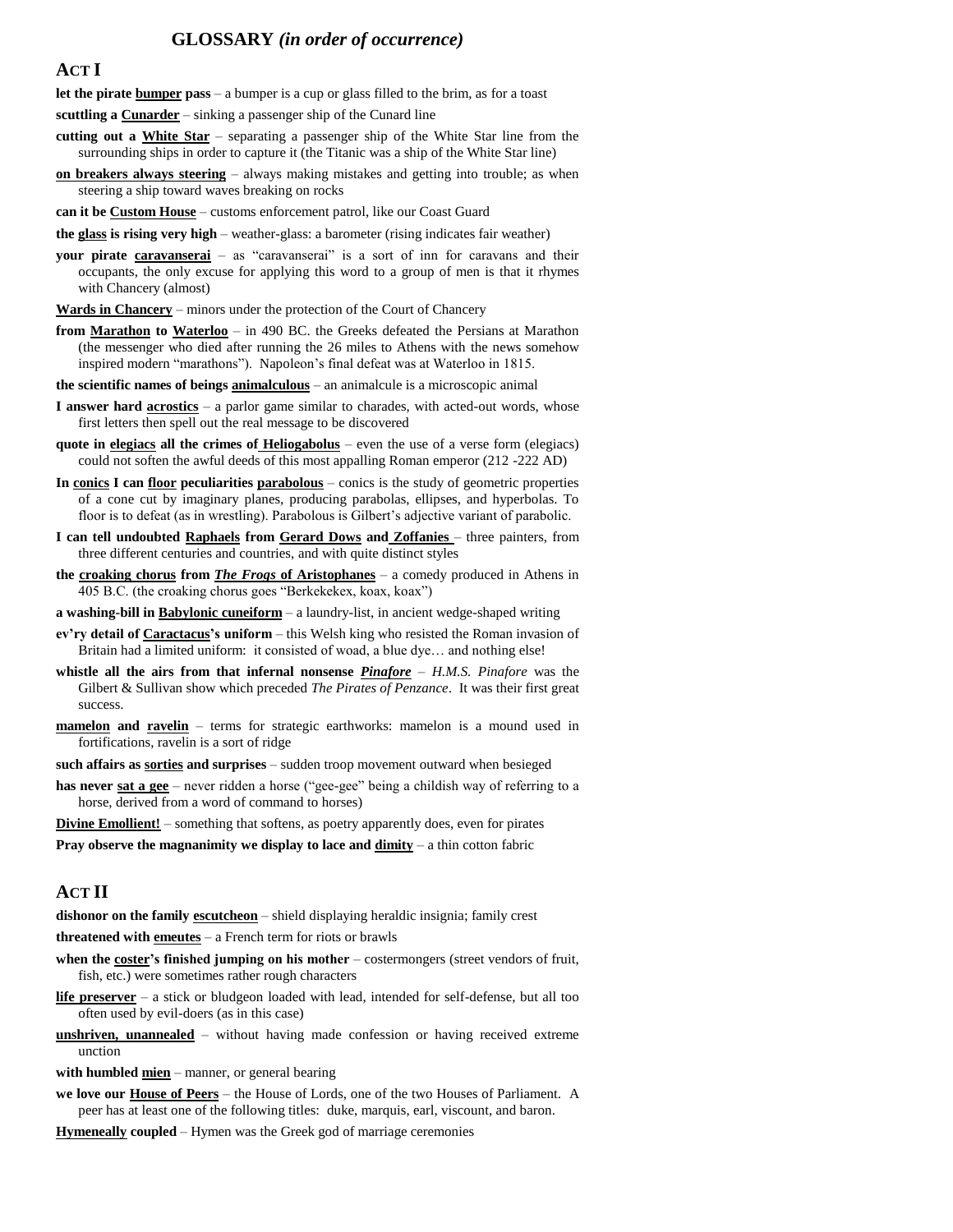#### **CONTRIBUTORS**

#### **Divine Emollients** (\$100 and over)

Suzanne Ammerman  $\cdot$  Philip Asgian  $\cdot$  Paul & Ruth Bauhahn  $\cdot$  Jerome and Sharon Berkowitz  $\cdot$ Rolf & Chris Bolstad �� Bruce Bruemmer �� Mark Ellenberger and Janet Zander �� Wendy Evans �� In memory of Jim Fogo ❖ Carol & Greg Gross ❖ Stephen Hage & Lara Trujillo ❖ Douglas O. Happe ❖ Pamela Haiden and Ted Hathaway  $\cdot \cdot$  Jack & Geraldine King  $\cdot \cdot$  Holly MacDonald & John Orbison  $\cdot \cdot$ Riley Owens, Jr.  $\cdot$  Derrill M. Pankow  $\cdot$  Garry & Mary Ann Peterson  $\cdot$  Nancy & Bert Poritsky  $\cdot$ Tom & Beverly Rogers  $\bullet$  Paul & Patricia Sackett  $\bullet$  Leon Satran, MD  $\bullet$  The family of Steven and Mary Schier ❖ Radonna & Jim Schwarz ❖ Doris Skalstad ❖ Richard Evan Stone ❖ Connie Waterous

#### **Honorary Members of Our Band** (\$50 - \$99)

Benjamin & Aroti Bayman  $\cdot$  Marv Bookin  $\cdot$  Jeffrey R. Brown  $\cdot$  Richard T. Crane  $\cdot$  James and Nancy Cullen ❖ Ginger Dunivan ❖ L. Peter Erickson ❖ Margaret Erickson ❖ Gayle Gaskill ❖ Eric Newman & Janice Gepner ❖ Elizabeth Hawn ❖ Del Holmes ❖ Barb Hovey ❖ Marjorie and James Jacobsen ◆ Bill & Nancy Jones ◆ Mary S. Jones ◆ Susan Kamper ◆ Mr. & Mrs. E. K. Lehmann ◆ Rachael Lininger ❖ Michael Mack ❖ Dr. Merle Mark ❖ R. Jeffrey McLeod ❖ Colleen Netzell ❖ Dan & Pat Panshin Timothy Perry James Peter Dan Peterson Peter Roen Glenn Skoy Dick Thomas ❖ Brett D. Wagner ❖ James Wall ❖ Laura & Hans Weinberger

#### **Friends Who Plow the Sea** (up to \$50)

Stephen D. Anderson ❖ Valarie C. Anderson ❖ George Bailey ❖ Georgia Bailey ❖ Phillip & Karen Bergem  $\cdot$  Mary & Robert Boehlke  $\cdot$  Marv Bookin  $\cdot$  James Booth  $\cdot$  Nancy Boyce  $\cdot$  Lois Brockman  $\cdot$  Beth, Laurie & Terry Brooks  $\cdot$  Jean Carlson  $\cdot$  Marcia Carlson  $\cdot$  Marsha L. Carlson  $\cdot$ Jerry & Audrey Cassidy  $\cdot$  Carole Christensen  $\cdot \cdot$  James P. Collins  $\cdot \cdot$  Jeanne Cornish  $\cdot \cdot$  Tom Decker  $\cdot \cdot$ Derek Deren ❖ Nancy Drew ❖ David Duggan ❖ Cinda Dumas ❖ Ian Ellis ❖ Jonas & Jean Ellis ❖ Gary & Patricia Engstrand  $\triangle$  L. Peter Erickson  $\triangle$  Mary Evans  $\triangle$  James & Yvonne Eyer  $\triangle$  Rich & Judith Fine ❖ Jonathan Neuse & Karen Foley ❖ Joan Fritz ❖ Ross Gallup & Julie Soderburg ❖ Robert H. Golder ❖ Bruce Gottsche ❖ Kathleen Green ❖ Joan Guggemos ❖ Marianne D. Hageman ❖ Vicky Hagens ❖ Florence Halverson ❖ Linda Dexter Hancher ❖ Susan Handwerk ❖ Jack & Grace Harkness ◆ Ms. Gemma Hessian ◆ Arthur & Joan Higinbotham ◆ Ruth Hiland ◆ A. Joy Huss ◆ Warren Ibele ◆ Marita Karlisch ◆ Ruth Ellen Katz ◆ Kenneth Kauffman ◆ Chris Kidder ◆ Ann Klein ◆ Mary Alice Kopf ❖ Ralph Larson ❖ John Laurance ❖ Xan Laurence ❖ Mary Leahy ❖ Rachel Levitt ❖ Sanford Lipsky ❖ Lynn Lockhart ❖ Roderick & Joanne MacDonald ❖ Jean McCampbell ❖ Jan McLandsborough  $\div$  Adele Mehta  $\div$  K. C. O'Malley  $\div$  Angie O'Neill  $\div$  Daniel P. O'Neill  $\div$  Ann Onymous  $\cdot$  Pat Pennington  $\cdot$  Robert Pierson  $\cdot$  Catherine M. Pitz  $\cdot$  Benton Randolph  $\cdot$  Molly Redmond  $\div$  Marilyn Reichman  $\div$  Ronald H. Reimann, Sr.  $\div$  Peter Roen  $\div$  Louise & William Rondano ❖ Jack Ross ❖ Marian Rubenfeld ❖ David & Mary Ruch ❖ Shirley Sailors ❖ Elaine Savick ◆ Prodosh Sengupta ◆ Morris & Judith Sherman ◆ Joan T. Smith ◆ Lawrence Smith ◆ Madeleine Sorensen  $\div$  Mike Stone  $\div$  Monika Stumpf  $\div$  Leslie Swenson  $\div$  Claire Anne Thoen  $\div$  Kathy Walstead-Plumb ❖ Nick Webb ❖ Kathy & Ed Wolter ❖ Lorraine Zauft

### **Special Contributions in Honor of the Marriage of Holly MacDonald & John Orbison**

Waldyn & Mary Mescher Benbenek  $\triangleleft$  Beth & Bill Duncliffe  $\triangleleft$  Roger Frandrup  $\triangleleft$  Mary E. Gaffney  $\triangleleft$ Maureen Gaffney \* Howard & Mary Ann Huelster \* Lynn & Steve Maier \* Jo & Eric Pasternack \* Bev Ramolae  $\clubsuit$  The Sala Family  $\clubsuit$  Stacey & David Smith  $\clubsuit$  Curt & Colleen Sponberg  $\clubsuit$  Carol Stone ◆ Mary T. Wilson ◆ Marge Wezeman ◆ Brenda & Wade Woodson

#### **ACKNOWLEDGMENTS**

St. Christopher's Episcopal Church, Youth Performance Company, Rugby Consultant Ben DesBois, Austin Evans, Night Custodian Randall Heimer, VSA Arts of Minnesota, Lake Harriet United Methodist Church, and our rollicking band of ushers, ticket sellers, and concessionaires.

Since its founding in 1979 by Dick Fishel and Jim Hart, the company has produced all the Gilbert and Sullivan shows: *Trial By Jury* (1979), *Patience* (1980), *Iolanthe* (1981), *Princess Ida* (1982), *Ruddigore* (1983), *The Gondoliers* (1984), *The Mikado* (Spring 1985), *The Sorcerer* (Fall 1985), *The Pirates of Penzance* (1986), *The Yeomen of the Guard* (1987), *Utopia, Ltd.* (1988), *H.M.S. Pinafore* (1989), *Patience* (1990), *The Grand Duke* (1991), *Iolanthe* (1992), *Princess Ida* (1993), *The Gondoliers* (1994), *Ruddigore* (1995), *The Mikado* (Spring 1996), *The Zoo* and *Trial By Jury* (Fall 1996), *The Sorcerer* (1997), *The Pirates of Penzance* (1998), *The Yeomen of the Guard* (1999), Offenbach's *Orpheus in the Underworld* (2000), *H.M.S. Pinafore* (2001), *Patience* (2002), *The Grand Duke* (2003), *Iolanthe* (2004), *The Gondoliers* (2005), *Princess Ida* (2006), *The Mikado* (2007), *Utopia, Limited* (2008), *Ruddigore* (2009), and *The Sorcerer* (2010) In the Spring of 2012, we will present *Patience*. Our next Lake Harriet Bandshell performance will be *The Pirates of Penzance*,

on July 16 (7:30) & 17 (5:30) of 2011